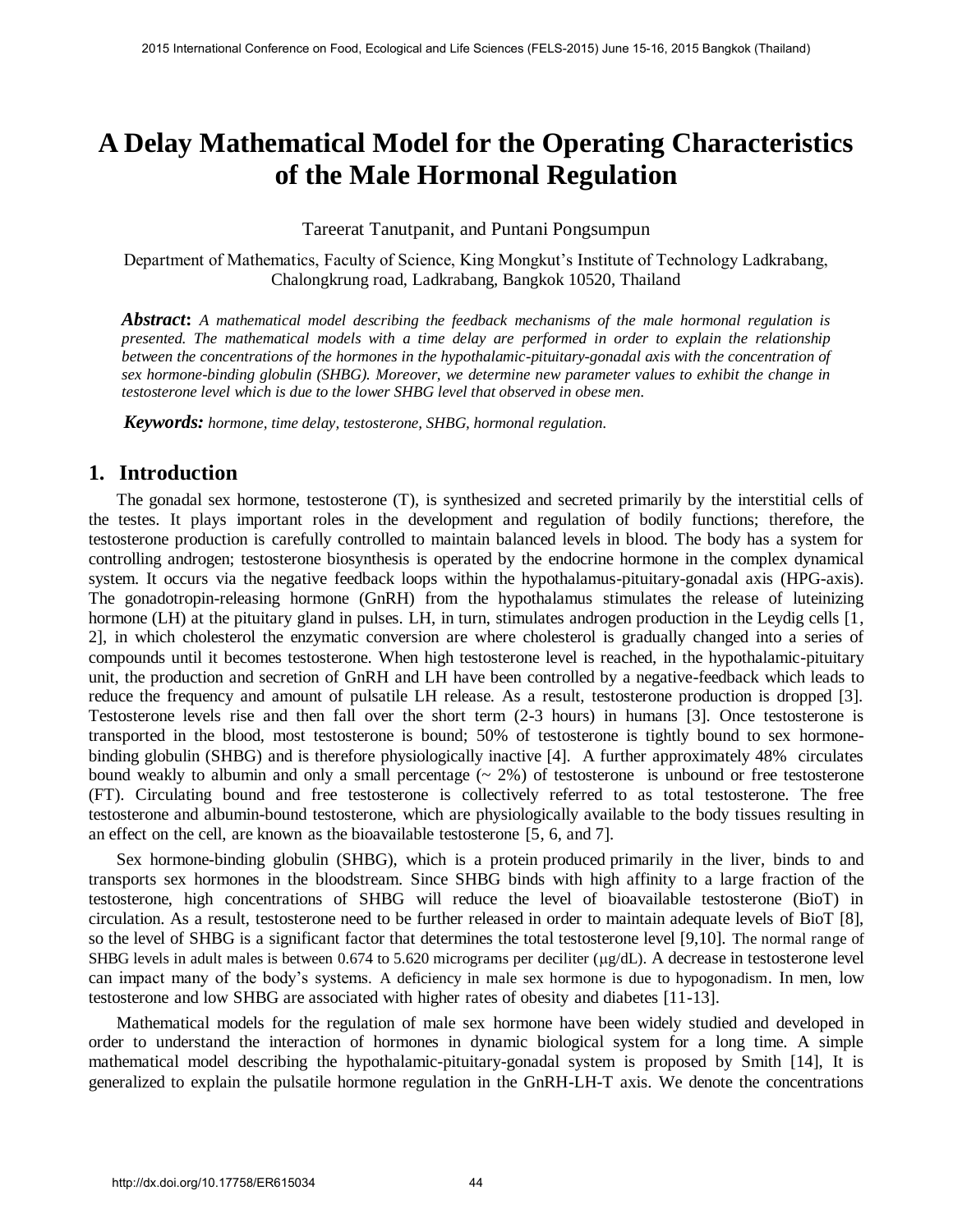of the GnRH, LH and T respectively by  $R(t)$ ,  $L(t)$  and  $T(t)$ , respectively. Smith's model comprises three differential equations

$$
\frac{dR}{dt} = f(T) - b_1(R) ,
$$
  
\n
$$
\frac{dL}{dt} = g_1(R) - b_2(L) ,
$$
  
\n
$$
\frac{dT}{dt} = g_2(L) - b_3(T) .
$$
\n(1)

The positive function  $b_1$ ,  $b_2$ ,  $b_3$  refer to clearing rates of the hormones and  $g_1$ ,  $g_2$ ,  $f$  describe the hormone secretion rates, where  $b_1$ ,  $b_2$ ,  $b_3$ ,  $g_1$  and  $g_2$  are the monotonic increasing functions and the negative feedback function f is a monotonic decreasing function. In 1983, Smith [15] enlarged this model by using a time delay  $\tau$  in the  $T$ -equation as a period for traveling the LH hormone from pituitary gland to the target cells and actions of gonadotrophins in the gonads. the model is represented as delay differential equations

$$
\frac{dR}{dt} = f(T) - b_1(R),
$$
\n
$$
\frac{dL}{dt} = g_1(R) - b_2(L),
$$
\n
$$
\frac{dT}{dt} = g_2(L(t-\tau)) - b_3(T).
$$
\n(2)

Where  $\tau$  is a delay associated with the blood circulation time in the body.

Greenhalgh and Khan [16] attempted to enhance on the models of Smith [15] and of Cartwright and Husain [3] by using different response functions which incorporated more qualitatively observed biological behaviors.

In this study, we use the model of Tanutpanit et al. [17], which was modified from the model of Greenhalgh and Khan in order to describe the relation of the sex hormone-binding globulin (SHBG) and hypothalamicpituitary-gonadal hormones, by determining new parameter values that concern with the change of SHBG production rate observed in obese men to exhibit the changes in testosterone levels.

#### **2. Mathematical Model**

Tanutpanit et al. [17] proposed a modified mathematical model with a time delay to consider the mechanism for maintaining the balance of testosterone levels in bloodstream.

They presented the differential equation model as follows:

$$
\frac{dG}{dt} = \frac{r_1 G}{L h + r_2 T e} - \mu_1 G
$$
\n
$$
\frac{d L h}{dt} = \frac{r_3 G}{G + r_4 T e} L h - \mu_2 L h
$$
\n(3)\n
$$
\frac{d T e}{dt} = a_1 L h (t - \tau) T e + a_2 S \cdot T e - \mu_3 T e
$$
\n
$$
\frac{dS}{dt} = \frac{a_3 S}{1 + a_4 T e} - \mu_4 S
$$

Where  $G(t)$ ,  $Lh(t)$ ,  $Te(t)$  and  $S(t)$  as plasma concentrations of [gonadotropin-releasing hormone](http://www.yourhormones.info/hormones/gonadotrophinreleasing_hormone.aspx) (GnRH), luteinizing hormone (LH), testosterone (T) and and sex hormone-binding globulin (SHBG) , respectively. In the system (3), the parameters  $^{r_1}$ ,  $^{r_2}$ ,  $^{r_3}$ ,  $^{r_4}$ ,  $^{a_1}$ ,  $^{a_2}$ ,  $^{a_3}$ ,  $^{a_4}$  are strictly positive and the positive constants  $^{u_1}$ ,  $\mu_2$ ,  $\mu_3$ ,  $\mu_4$  refer to clearing rates of four hormones which are proportional to their concentration.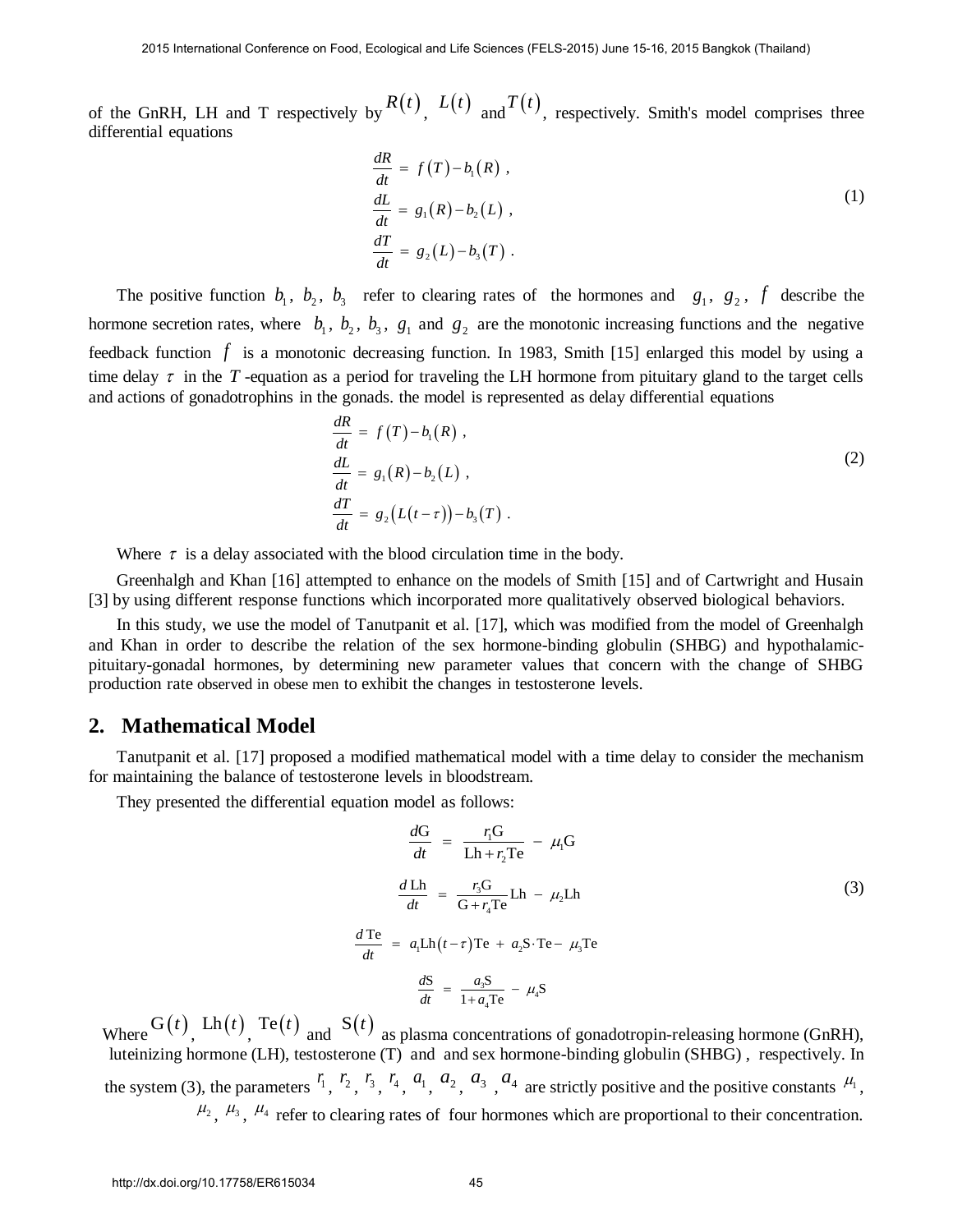This model can explain the mechanism of testosterone regulation in the male reproductive system shown in Fig 1. GnRH is released in a pulsatile manner from the hypothalamus [18], which in turn leads to act as a signal to the pituitary gland for the pulsatile LH secretion into the blood stream. LH travels to the testes to stimulate the Leydig cells for the testosterone production. The pulsatile LH releasing conduces to fluctuations in the levels of testosterone [19,20]. To maintain the level of the testosterone at some equilibrium level, the hypothalamus gland signals the pituitary gland to limit the amount of LH to be released when the concentration of the testosterone in the blood is above a certain level. This of course will reduce the production of testosterone in the testis.



Fig. 1: The flow and interactions block diagram of the hypothalamo-pituitary-gonadal axis in men.

The only possible equilibrium state  $E(G^*, Lh^*, Te^*, S^*)$  of the system (3) is given by<br>  $G^* = \frac{r_4 \mu_2}{r_4 \mu_2} \cdot Te^* = \frac{r_4 \mu_2}{r_4 \mu_2} \cdot \left(\frac{a_3 - \mu_4}{a_3 - \mu_4}\right)$ ,

$$
G^* = \frac{r_4 \mu_2}{r_3 - \mu_2} \cdot Te^* = \frac{r_4 \mu_2}{r_3 - \mu_2} \cdot \left(\frac{a_3 - \mu_4}{a_4 \mu_4}\right) ,
$$
  
\n
$$
LH^* = \frac{r_1}{\mu_1} - r_2 Te^* = \frac{r_1}{\mu_1} - r_2 \cdot \left(\frac{a_3 - \mu_4}{a_4 \mu_4}\right) ,
$$
  
\n
$$
Te^* = \frac{a_3 - \mu_4}{a_4 \mu_4} ,
$$
  
\n
$$
S^* = \frac{1}{a_2} (\mu_3 - a_1 Lh^*) = \frac{1}{a_2} \left(\mu_3 - a_1 \left(\frac{r_1}{\mu_1} - r_2 \left(\frac{a_3 - \mu_4}{a_4 \mu_4}\right)\right)\right)
$$

and

 $\frac{1}{a_2}(\mu_3 - a_1 \text{L} h^*) = \frac{1}{a_2} \left( \mu_3 - a_1 \left( \frac{r_1}{\mu_1} - r_2 \left( \frac{a_3 - \mu_1}{a_4 \mu_4} \right) \right) \right)$ Which also satisfies the conditions

$$
a_3 > \mu_4
$$
,  $r_3 > \mu_2$ ,  $\frac{r_1}{\mu_1} > r_2 \cdot \left(\frac{a_3 - \mu_4}{a_4 \mu_4}\right)$  and  $\mu_3 - a_1 \left(\frac{r_1}{\mu_1} - r_2 \left(\frac{a_3 - \mu_4}{a_4 \mu_4}\right)\right) > 0$ .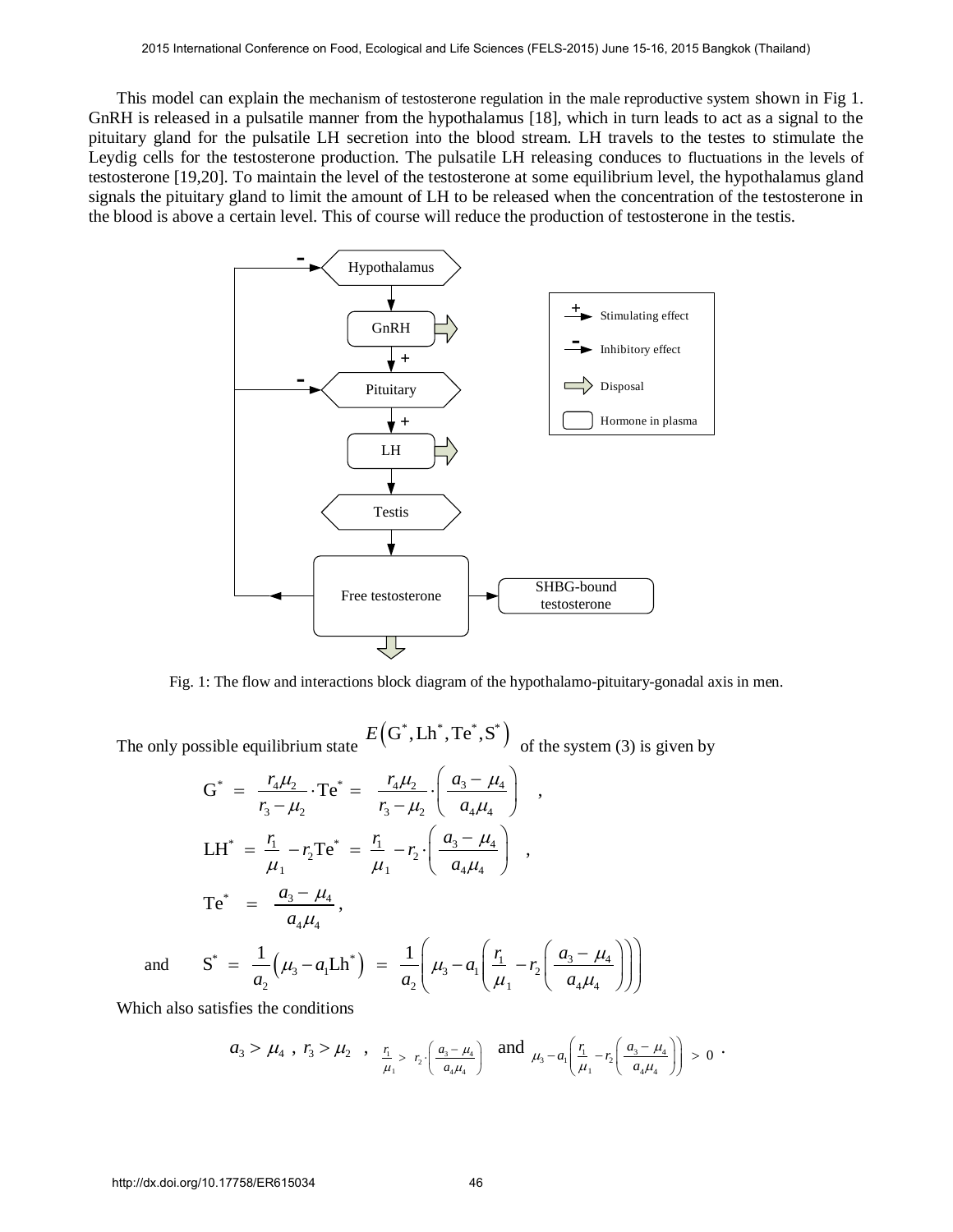### **3. Numerical Results**

In order to show the quantitative behavior of the hormones in the hypothalamic-pituitary-gonadal axis, including the concentration of sex hormone-binding globulin (SHBG) We conduct numerical simulations with the same realistic parameter values that Greenhalgh and Khan [16] used in simulation. For the other parameters, we take  $a_2 = 0.0092$ /min,  $a_3 = 6$ /min,  $a_4 = 0.3$  and  $a_4 = 0.031$ /min which correspond to the steady state E and the normal range of hormone levels. Fig.2 shows that the equilibrium  $E$  is asymptotically stable where  $\tau = 120$ ,



Fig. 2: Numerical simulations for eqs.(3) with  $\tau = 120$ . The positive equilibrium is asymptotically stable. The initial value is (1, 5, 642, and 3).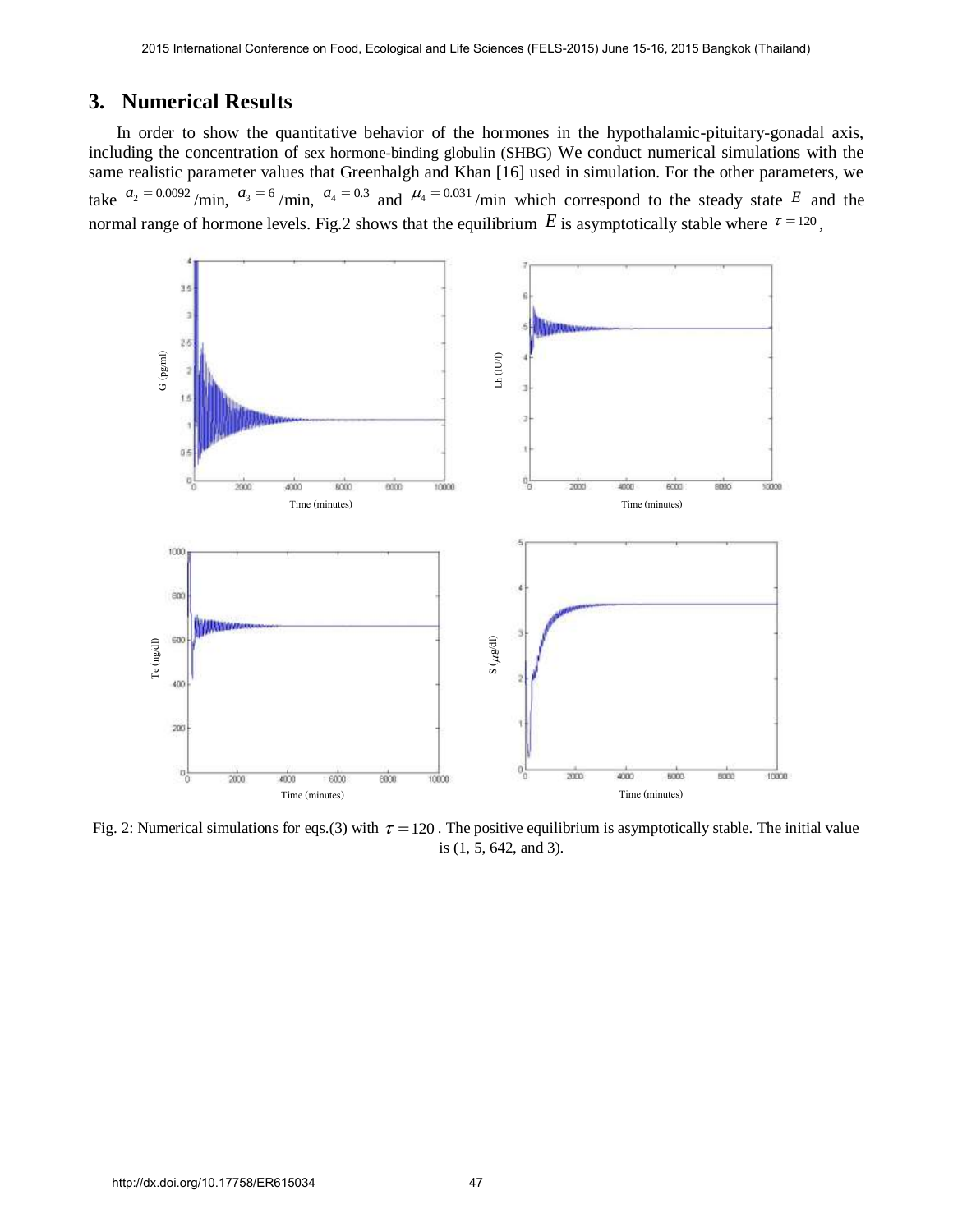

Fig. 3: Numerical simulations of equation (3) exhibit the oscillating levels of four main hormones in the system with  $\tau = 124$ . The initial value is (1, 5, 642, 3). The values of parameters are  $r_1 = 2.8$ ,  $r_2 = 0.001$ ,  $r_3 = 0.016$ ,  $r_4 = 0.001$ ,  $a_1 = 0.0092$ ,  $a_2 = 0.0016$ ,  $a_3 = 6$  and  $a_4 = 0.3$ /min.

The behavior of the trajectories tending to the steady state  $E^*(1.10, 4.94, 663.33, 3.64)$  As shown in Fig. 3 and 4, the system undergoes a Hopf bifurcation occurs near the positive equilibrium  $E$  where  $\tau = 124$ .

#### **4. Conclusion**

In this study we postulate new parameter values in the system in order to exhibit the quantitative behavior of testosterone when the hepatic SHBG production declines, which is associated with obesity. The oscillatory characteristics of hormone levels, as shown in Fig.3 and 4, indicate that the total testosterone levels diminish with decreasing SHBG levels that appears in men with obesity [21, 22].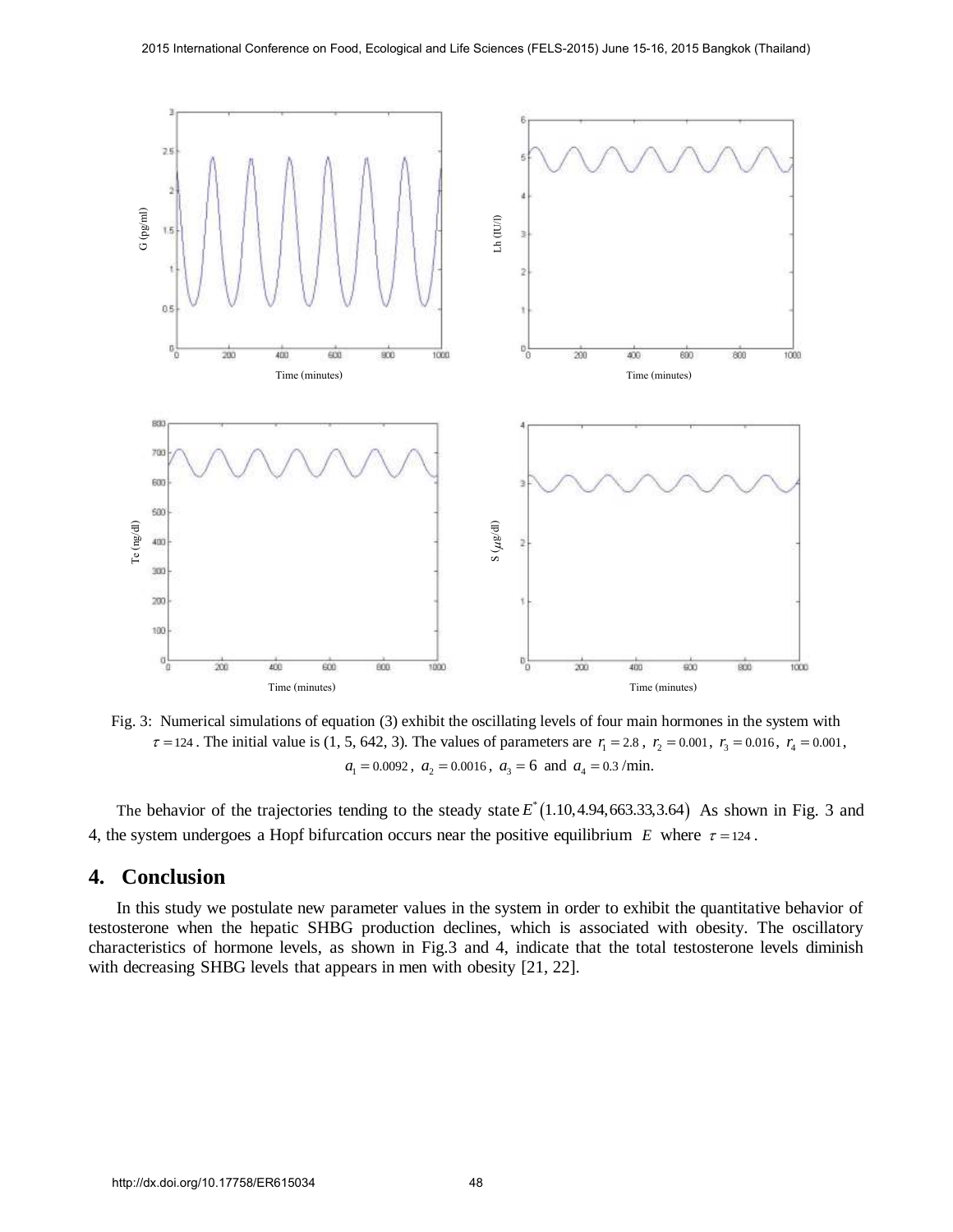

Fig. 4: Numerical simulations of equation (3) exhibit the oscillating levels of four main hormones in the system with  $\tau = 124$ . The initial value is (1, 5, 642, 3). The values of parameters are  $r_1 = 2.8$ ,  $r_2 = 0.001$ ,  $r_3 = 0.016$ ,  $r_4 = 0.001$ ,  $a_1 = 0.0092$ ,  $a_2 = 0.0016$ ,  $a_3 = 5.5$  and  $a_4 = 0.3$ /min.

### **5. References**

- [1] [B.Z. Liu and G.M. Deng, "An improved mathematical model of hormone secretion in the hypothalamo-pituitary](http://dx.doi.org/10.1016/S0022-5193(05)80474-6)[gonad axis in man," Journal of Theoretical Biology, vol. 150, pp. 51-58, 1991.](http://dx.doi.org/10.1016/S0022-5193(05)80474-6) [http://dx.doi.org/10.1016/S0022-5193\(05\)80474-6](http://dx.doi.org/10.1016/S0022-5193(05)80474-6)
- [2] [D. M. Keenan, W. Sun, and J. D. Veldhuis, "A stochastic biomathematical models of the male reproduction hormone](http://dx.doi.org/10.1137/S0036139998334718)  [system," SIAM J.Appl. Math., vol. 61, no. 3, pp. 934–965, 2000.](http://dx.doi.org/10.1137/S0036139998334718) <http://dx.doi.org/10.1137/S0036139998334718>
- [3] [M. Cartwright, M. Husain, "A model for the control of testosterone secretion," Journal of Theoretical Biology,](http://dx.doi.org/10.1016/S0022-5193(86)80158-8)  [vol.123, pp.239-250, 1986.](http://dx.doi.org/10.1016/S0022-5193(86)80158-8)

[http://dx.doi.org/10.1016/S0022-5193\(86\)80158-8](http://dx.doi.org/10.1016/S0022-5193(86)80158-8)

- [4] D.S. Coffey and J.T. Isaacs, "Control of prostate growth," Urology, vol.13, pp.17s-24s, 1981
- [5] [A. Manni, W.M.Pardridge, W.Cefalu, B.C. Nisula, C.W.Bardin, S.J.Santner and R.S. Santen, "Bioavailability of](http://dx.doi.org/10.1210/jcem-61-4-705)  [albumin-bound testosterone," Journal of Clinical Endocrinology and Metabolism, vol.61, pp.705-710, 1985.](http://dx.doi.org/10.1210/jcem-61-4-705) <http://dx.doi.org/10.1210/jcem-61-4-705>